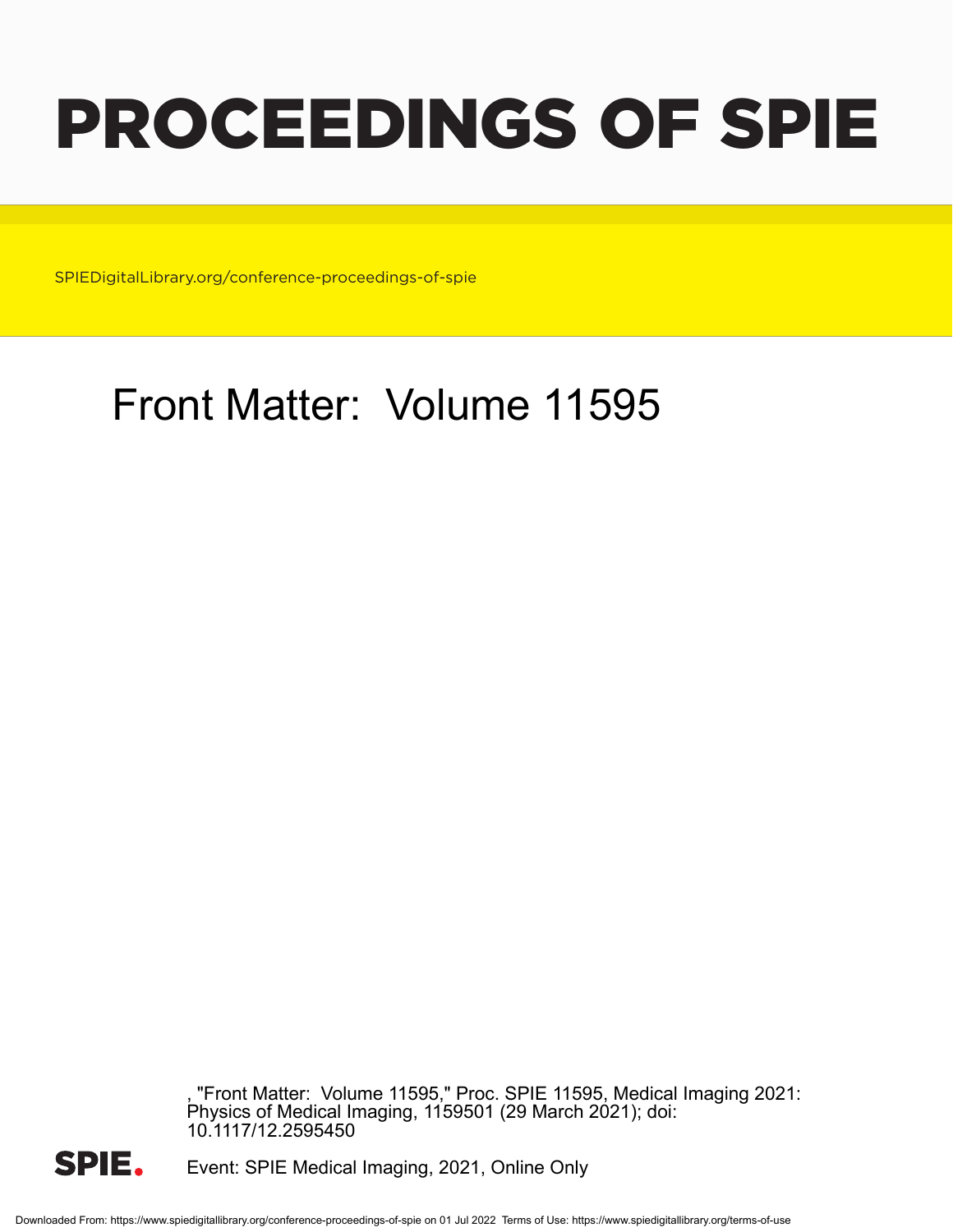### PROGRESS IN BIOMEDICAL OPTICS AND IMAGING Vol. 22 No. 1

## *Medical Imaging 2021*

# *Physics of Medical Imaging*

**Hilde Bosmans Wei Zhao Lifeng Yu**  *Editors* 

**15–19 February 2021 Online Only, United States** 

*Sponsored by*  SPIE

*Cooperating Organizations*  AAPM—American Association of Physicists in Medicine (United States) MIPS—Medical Image Perception Society (United States) SIIM—Society for Imaging Informatics in Medicine (United States) WMIS—World Molecular Imaging Society (United States)

*Published by* SPIE

**Volume 11595** 

Part One of Two Parts

Proceedings of SPIE, 1605-7422, V. 11595

SPIE is an international society advancing an interdisciplinary approach to the science and application of light.

Medical Imaging 2021: Physics of Medical Imaging, edited by Hilde Bosmans, Wei Zhao, Lifeng Yu, Proceedings of SPIE Vol. 11595, 1159501 · © 2021 SPIE CCC code: 1605-7422/21/\$21 · doi: 10.1117/12.2595450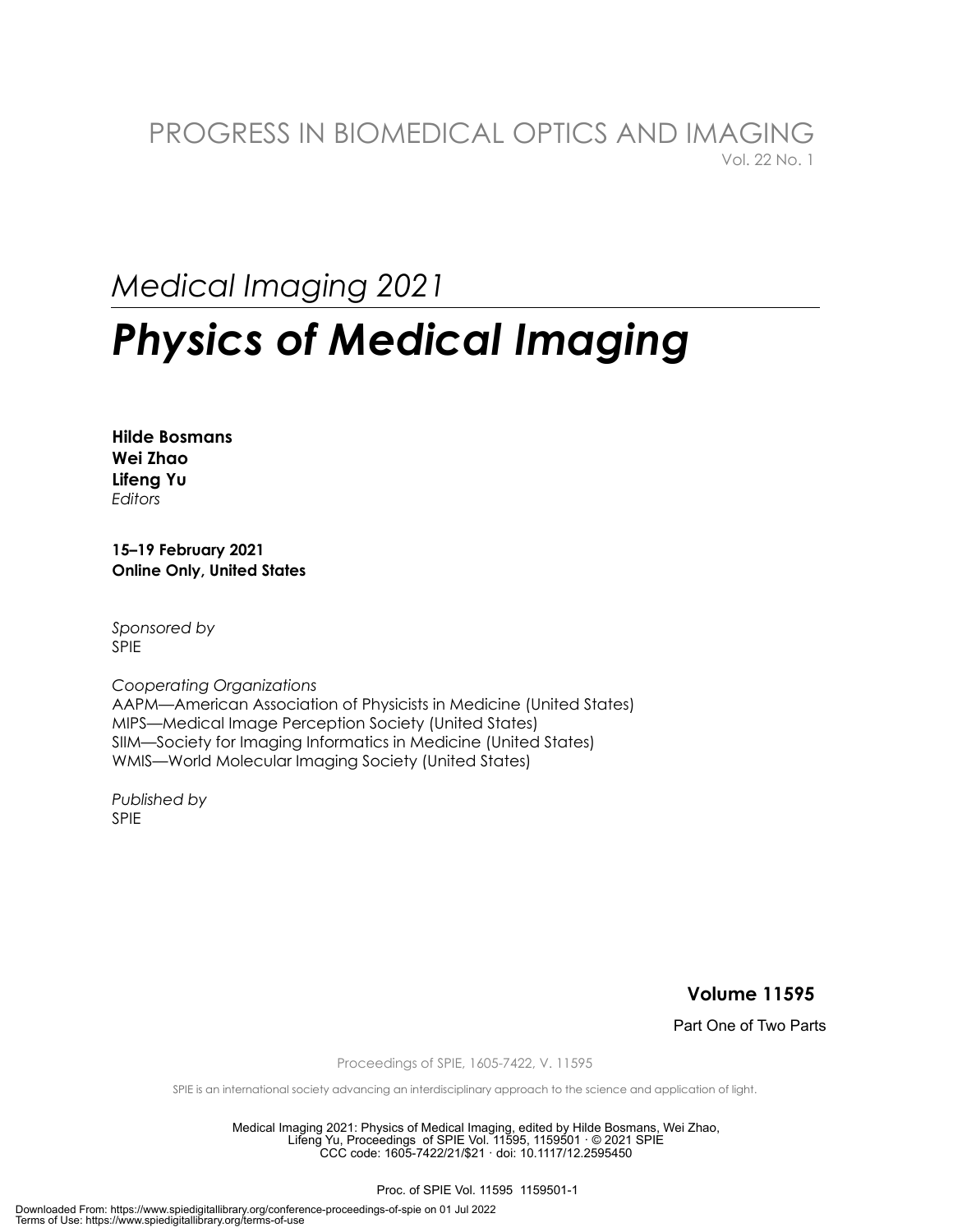The papers in this volume were part of the technical conference cited on the cover and title page. Papers were selected and subject to review by the editors and conference program committee. Some conference presentations may not be available for publication. Additional papers and presentation recordings may be available online in the SPIE Digital Library at SPIEDigitalLibrary.org.

The papers reflect the work and thoughts of the authors and are published herein as submitted. The publisher is not responsible for the validity of the information or for any outcomes resulting from reliance thereon.

Please use the following format to cite material from these proceedings:

 Author(s), "Title of Paper," in *Medical Imaging 2021: Physics of Medical Imaging*, edited by Hilde Bosmans, Wei Zhao, Lifeng Yu, Proceedings of SPIE Vol. 11595 (SPIE, Bellingham, WA, 2021) Sevendigit Article CID Number.

ISSN: 1605-7422 ISSN: 2410-9045 (electronic)

ISBN: 9781510640191 ISBN: 9781510640207 (electronic)

Published by **SPIE**  P.O. Box 10, Bellingham, Washington 98227-0010 USA Telephone +1 360 676 3290 (Pacific Time)· Fax +1 360 647 1445 SPIE.org Copyright © 2021, Society of Photo-Optical Instrumentation Engineers.

Copying of material in this book for internal or personal use, or for the internal or personal use of specific clients, beyond the fair use provisions granted by the U.S. Copyright Law is authorized by SPIE subject to payment of copying fees. The Transactional Reporting Service base fee for this volume is \$21.00 per article (or portion thereof), which should be paid directly to the Copyright Clearance Center (CCC), 222 Rosewood Drive, Danvers, MA 01923. Payment may also be made electronically through CCC Online at copyright.com. Other copying for republication, resale, advertising or promotion, or any form of systematic or multiple reproduction of any material in this book is prohibited except with permission in writing from the publisher. The CCC fee code is 1605- 7422/21/\$21.00.

Printed in the United States of America by Curran Associates, Inc., under license from SPIE.

Publication of record for individual papers is online in the SPIE Digital Library.



**Paper Numbering:** *Proceedings of SPIE* follow an e-First publication model. A unique citation identifier (CID) number is assigned to each article at the time of publication. Utilization of CIDs allows articles to be fully citable as soon as they are published online, and connects the same identifier to all online and print versions of the publication. SPIE uses a seven-digit CID article numbering system structured as follows:

The first five digits correspond to the SPIE volume number.

 The last two digits indicate publication order within the volume using a Base 36 numbering system employing both numerals and letters. These two-number sets start with 00, 01, 02, 03, 04, 05, 06, 07, 08, 09, 0A, 0B … 0Z, followed by 10-1Z, 20-2Z, etc. The CID Number appears on each page of the manuscript.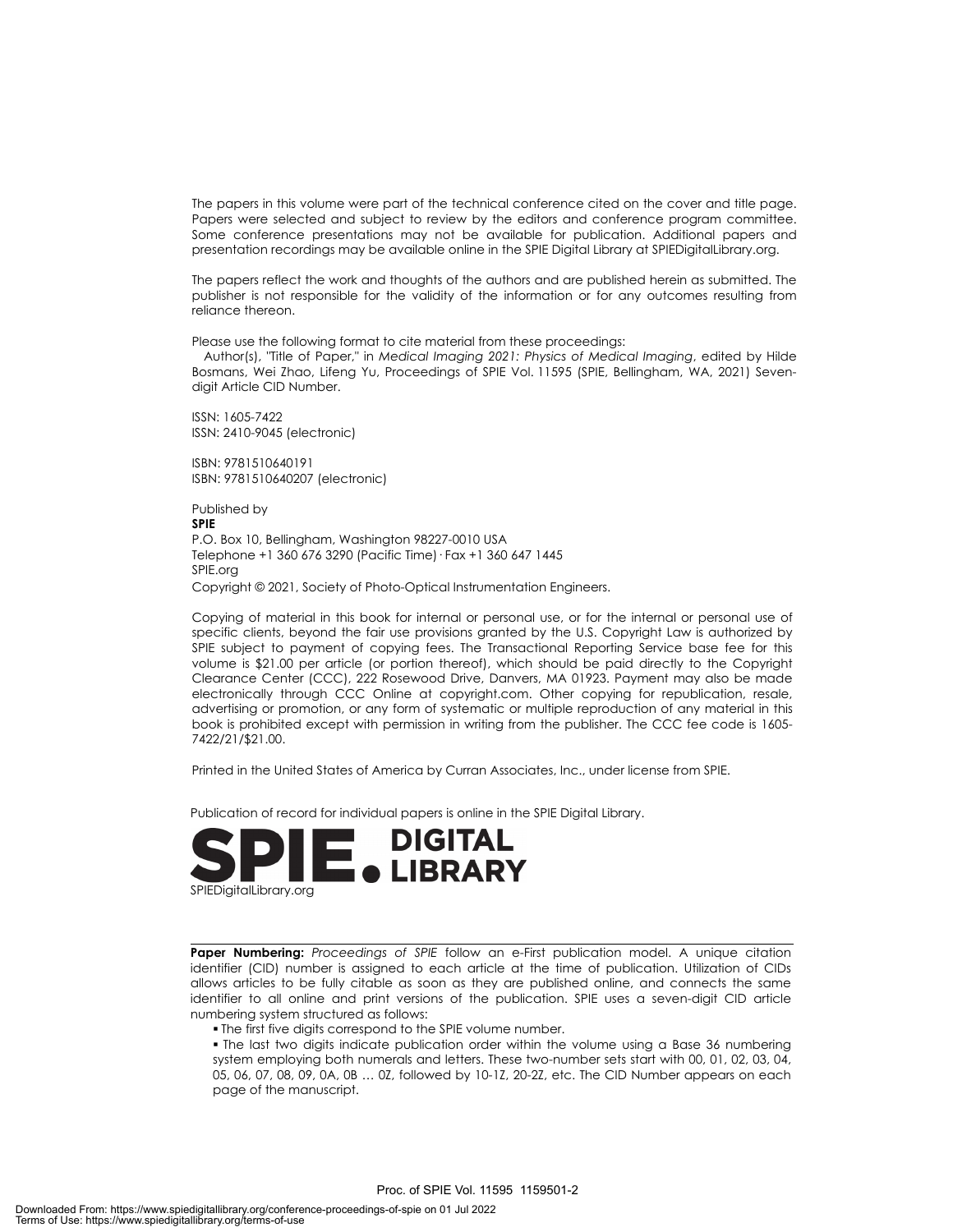### **Contents**

### **Part One**

|          | <b>CT: OPTIMIZATION AND IMAGE QUALITY</b>                                                                                                                                                      |
|----------|------------------------------------------------------------------------------------------------------------------------------------------------------------------------------------------------|
| 1159504  | Multi-factorial optimization of imaging parameters for quantifying coronary stenosis in cardiac<br>$CI$ [11595-1]                                                                              |
| 1159505  | A method for optimizing the x-ray tube current in ROI imaging using a simulation framework for<br>radiation dose and image quality calculation for arbitrary fluence distributions [11595-2]   |
| 1159506  | A framework to simulate CT images with tube current modulation [11595-3]                                                                                                                       |
| 1159507  | A web-based software platform for efficient and quantitative CT image quality assessment and<br>protocol optimization [11595-4]                                                                |
| 1159508  | A Bayesian approach for CT perfusion parameters estimation with imperfect measurement<br>$[11595-5]$                                                                                           |
| 1159509  | End-to-end modeling for predicting and estimating radiomics: application to gray level co-<br>occurrence matrices in CT [11595-13]                                                             |
|          | <b>PHOTON COUNTING: DETECTORS AND SYSTEMS</b>                                                                                                                                                  |
| 11595 OB | Accurate characterization of metal implants and human materials using novel proton counting<br>detector for Monte Carlo dose calculation in proton therapy [11595-7]                           |
| 11595 OC | Compton coincidence in silicon photon-counting CT detectors [11595-8]                                                                                                                          |
| 11595 OD | High resolution, full field-of-view, whole body photon-counting detector CT: system assessment<br>and initial experience [11595-9]                                                             |
| 11595 OE | Characterization of a GaAs photon counting detector for mammography [11595-10]                                                                                                                 |
|          |                                                                                                                                                                                                |
|          | <b>MACHINE LEARNING IN IMAGING PHYSICS</b>                                                                                                                                                     |
| 11595 0G | A novel physics-based data augmentation approach for improved robust deep learning in<br>medical imaging: lung nodule CAD false positive reduction in low-dose CT environments<br>$[11595-14]$ |

11595 0H **Deep neural networks-based denoising models for CT imaging and their efficacy** [11595-16]

Proc. of SPIE Vol. 11595 1159501-3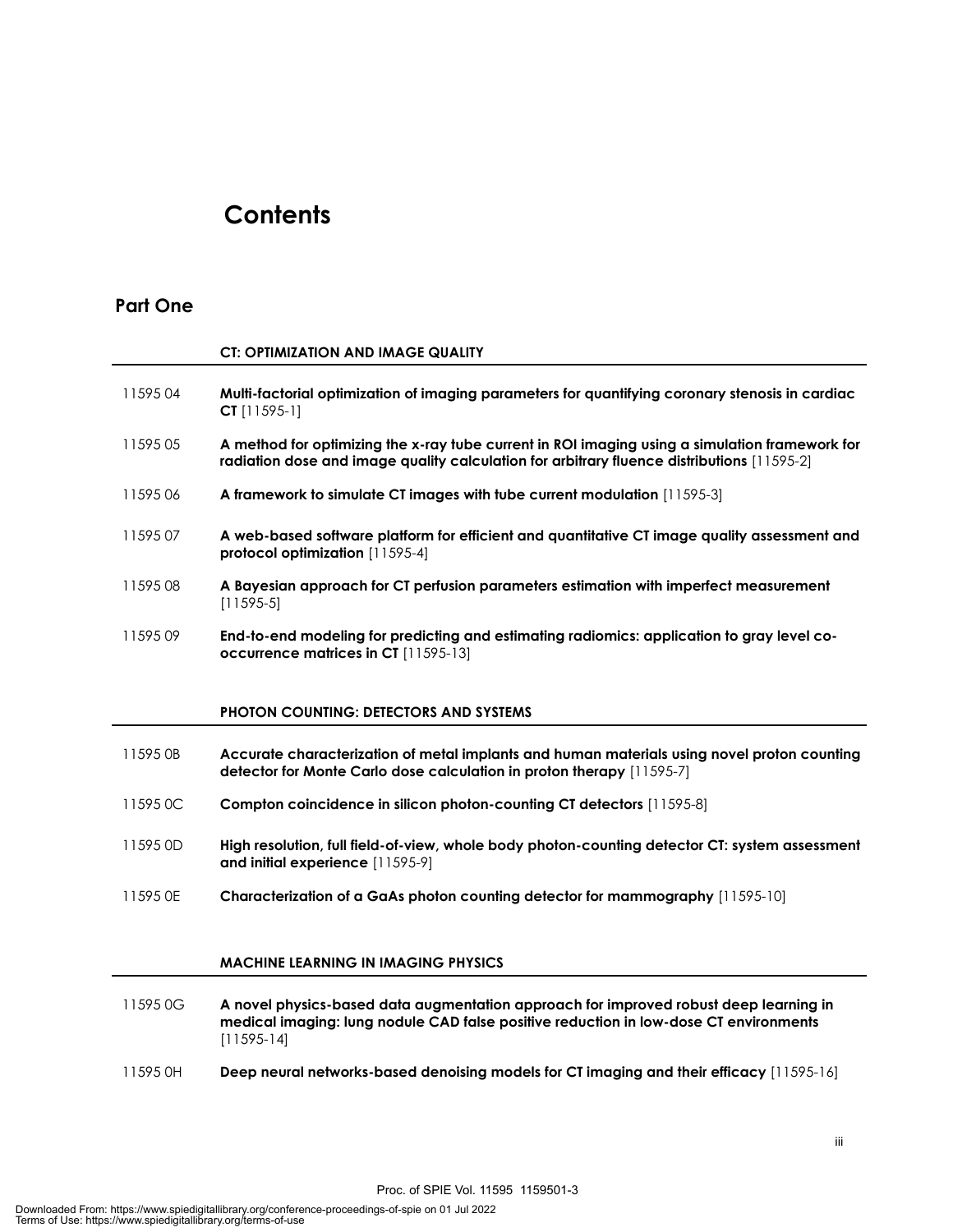#### 11595 0I **Training a low-dose CT denoising network with only low-dose CT dataset: comparison of DDLN and Noise2Void** [11595-17]

- 11595 0J **A constrained Bregman framework for unsupervised convolutional denoising of multi-channel x-ray CT data** [11595-18]
- 11595 0K **A CT denoising neural network with image properties parameterization and control** [11595-19]
- 11595 0L **Scatter distribution estimated and corrected by using convolutional neural network for multislice CT system** [11595-20]
- 11595 0M **Estimating Compton scatter distributions with a regressional neural network for use in a realtime staff dose management system for fluoroscopic procedures** [11595-21]

#### **PHANTOMS AND LESION INSERTION**

- 11595 0N **COPD quantifications via CT imaging: ascertaining the effects of acquisition protocol using virtual imaging trial** [11595-15]
- 11595 0O **Generative adversarial networks and radiomics supervision for lung lesion synthesis (Robert F. Wagner All-Conference Best Student Paper Award)** [11595-22]
- 11595 0P **The creation of a breast cancer voxel model database for virtual clinical trials in digital breast tomosynthesis** [11595-23]
- 11595 0Q **Computer model of mechanical imaging acquisition for virtual clinical trials** [11595-24]
- 11595 0R **3D printed cardiac phantom for cardiac CT imaging performance evaluation and examination strategy verification** [11595-25]
- 11595 0S **Deep-learning lesion and noise insertion for virtual clinical trial in chest CT** [11595-26]

#### **IMAGE GUIDED INTERVENTION**

- 11595 0T **Evaluation of methods to derive blood flow velocity from 1000 fps high-speed angiographic sequences (HSA) using optical flow (OF) and computational fluid dynamics (CFD)** [11595-27]
- 11595 0U **A hybrid photon counting and flat panel detector system for periprocedural hemorrhage monitoring in the angio suite** [11595-28]
- 11595 0V **A novel approach to calculating dual energy in the angiography suite** [11595-29]
- 11595 0W **Deformable image-based motion compensation for interventional cone-beam CT with a learned autofocus metric** [11595-30]
- 11595 0X **Cone-beam CT for neurosurgical guidance: high-fidelity artifacts correction for soft-tissue contrast resolution** [11595-31]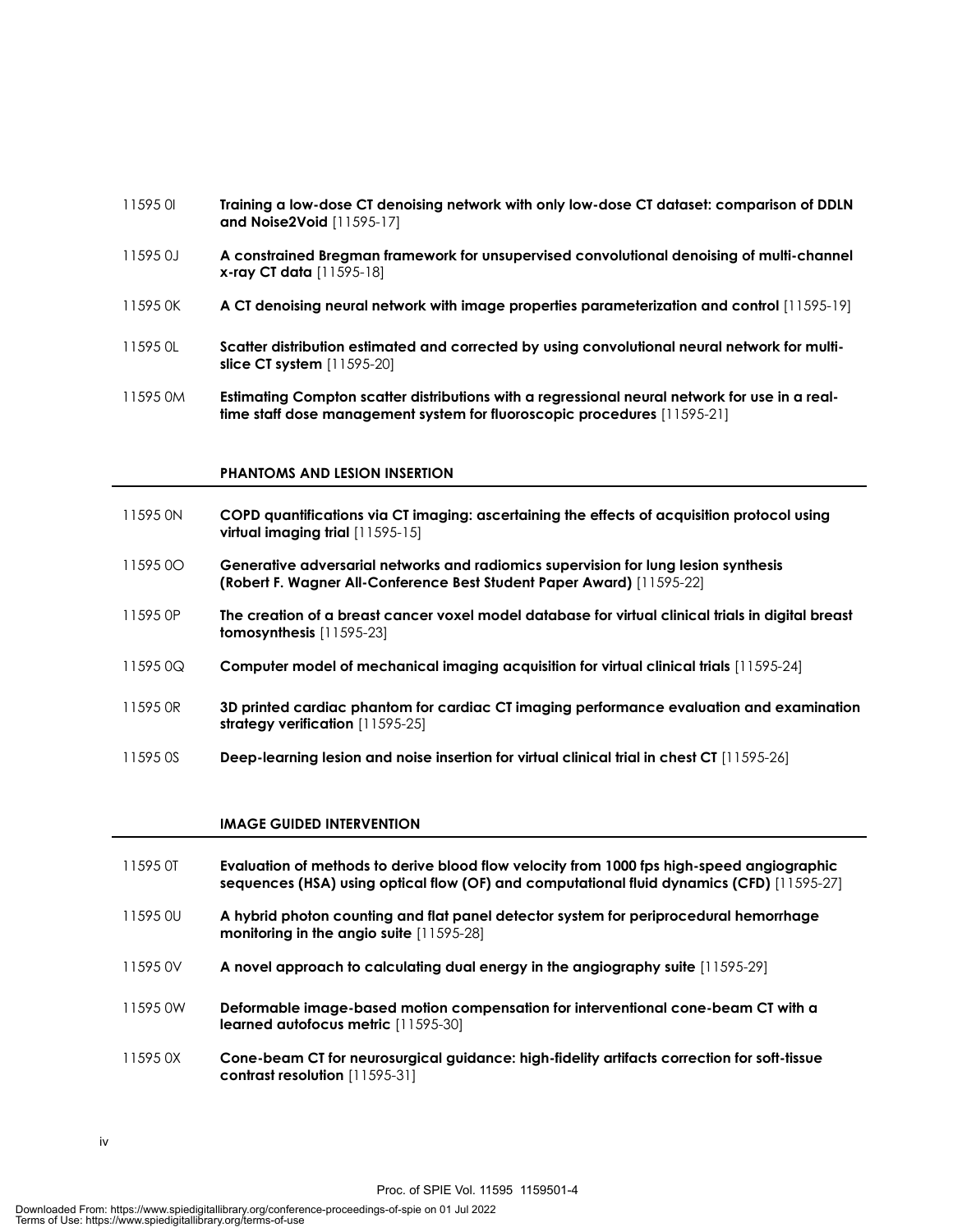#### **MOLECULAR IMAGING AND MRI**

- 11595 0Z **Positron emission tomography attenuation correction with dual energy CT electron density maps in the presence of iodinated contrast media** [11595-33] 11595 10 **Back-end readout electronic design and initial results: a head-and-neck dedicated PET system based on CZT** [11595-34]
- 11595 11 **Non-contact respiratory triggering for clinical MRI using frequency modulated continuous wave radar** [11595-35]
- 11595 12 **A physics and learning-based transmission-less attenuation compensation method for SPECT** [11595-36]
- 11595 13 **Wavelet improved GAN for MRI reconstruction** [11595-37]
- 11595 14 **Correcting motion artifacts in MRI scans using a deep neural network with automatic motion timing detection** [11595-38]
- 11595 15 **Monte Carlo simulation of an amorphous selenium-based multi-layer photon-counting detector for SPECT applications** [11595-39]

#### **DETECTOR PHYSICS**

- 11595 16 **Improved optical quantum efficiency and temporal performance of a flat-panel imager with avalanche gain** [11595-40]
- 11595 17 **Theoretical investigation of detector MTF of polycrystalline mercuric iodide x-ray converters incorporating Frisch grid structures for digital breast tomosynthesis** [11595-41]
- 11595 19 **Spatial-frequency-dependent pulse height spectroscopy of x-ray scintillators using single x-ray imaging** [11595-43]
- 11595 1A **A method to determine spectral performance of image post-processing algorithms** [11595-44]

#### **SPECTRAL CT**

| 11595 1B | Accurate physical density assessments from clinical spectral results [11595-45]                                                      |
|----------|--------------------------------------------------------------------------------------------------------------------------------------|
| 115951C  | Quantitative dual-energy imaging in the presence of metal implants using locally constrained<br>model-based decomposition [11595-46] |
| 11595 ID | Dual-contrast decomposition of dual-energy CT using convolutional neural networks [11595-47]                                         |
| 11595 IE | Generation of virtual non-contrast (VNC) image from dual energy CT scans using deep<br><b>learning</b> $[11595-48]$                  |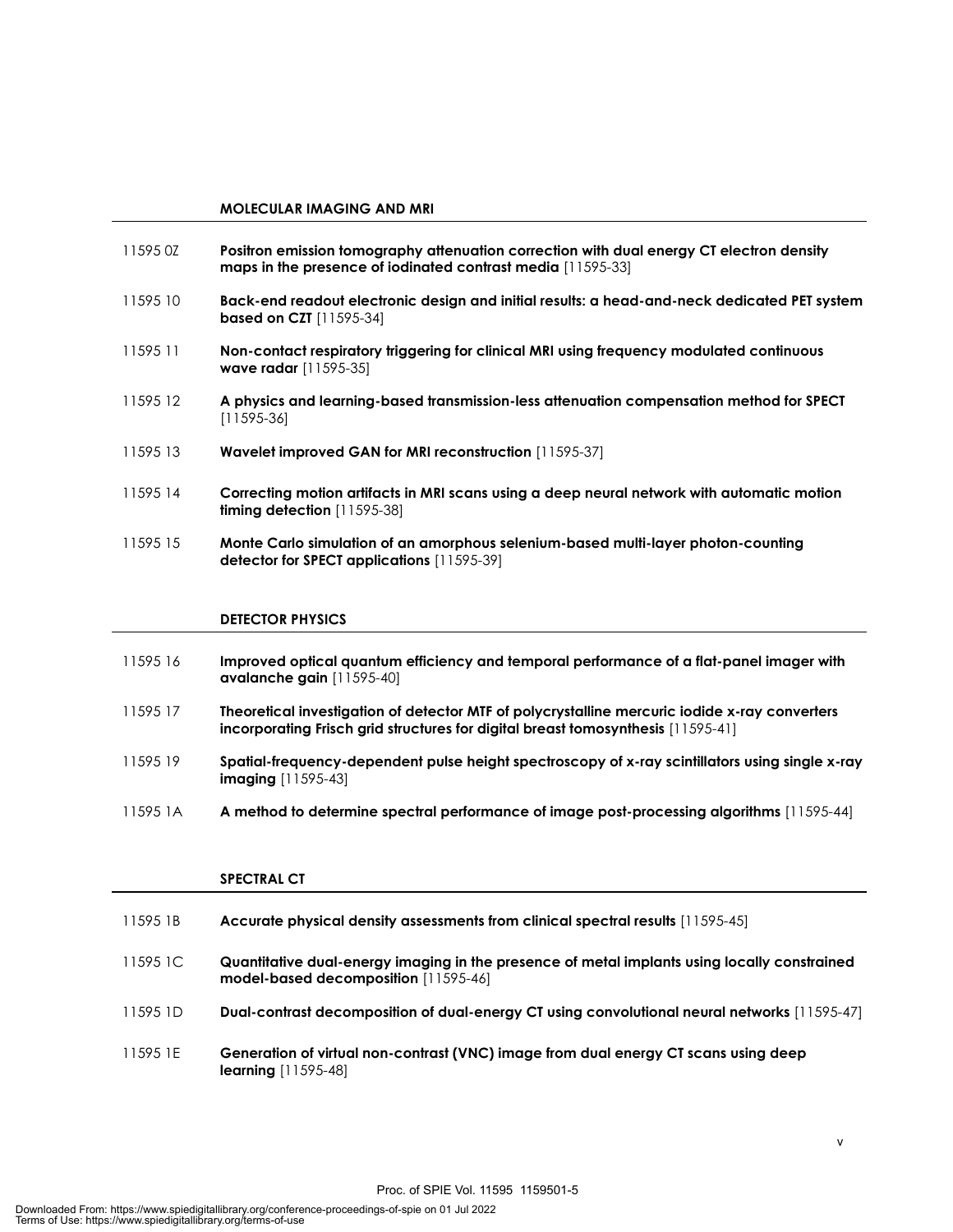- 11595 1F **Investigation of the linearized spectral contribution in the simultaneous estimation of spectra and basis images in multispectral CT reconstruction** [11595-49]
- 11595 1G **Neural MLAA for PET-enabled dual-energy CT imaging** [11595-50]

#### **BREAST TOMOSYNTHESIS**

- 11595 1H **Strategies of improving lesion detection in wide-angle digital breast tomosynthesis (DBT) with angular dose distribution and detector design** [11595-51] 11595 1I **Virtual clinical trial platforms for digital breast tomosynthesis: a local solution compared to the**
- **VICTRE platform** [11595-52]
- 11595 1J **Development of magnification tomosynthesis for superior resolution in diagnostic mammography** [11595-53]
- 11595 1K **Digital breast tomosynthesis denoising using deep convolutional neural network: effects of dose level of training target images** [11595-54]
- 11595 1L **Signal-to-noise ratio and contrast-to-noise ratio measurements for next generation tomosynthesis** [11595-55]

#### **PHASE CONTRAST AND FLUORESCENCE IMAGING**

- 11595 1M **Incorporating dark-field information in mesh-based x-ray phase imaging** [11595-56]
- 11595 1N **Evaluation of edge-illumination and propagation-based x-ray phase contrast imaging methods for high resolution imaging application** [11595-57]

#### **CT: RECONSTRUCTION**

- 11595 1Q **DeepInterior: new pathway to address the interior tomographic reconstruction problem in CT via direct backprojecting divergent beam projection data** [11595-60]
- 11595 1R **Manifold reconstruction of differences: a model-based iterative statistical estimation algorithm with a data-driven prior** [11595-61]
- 11595 1S **Medical image reconstruction using compressible latent space invertible networks** [11595-62]
- 11595 1T **tN-net: a spatiotemporal plus prior image-based convolutional neural network for 4D-CBCT reconstructions enhancement** [11595-63]
- 11595 1U **Deep learning in image reconstruction: vulnerability under adversarial attacks and potential defense strategies** [11595-64]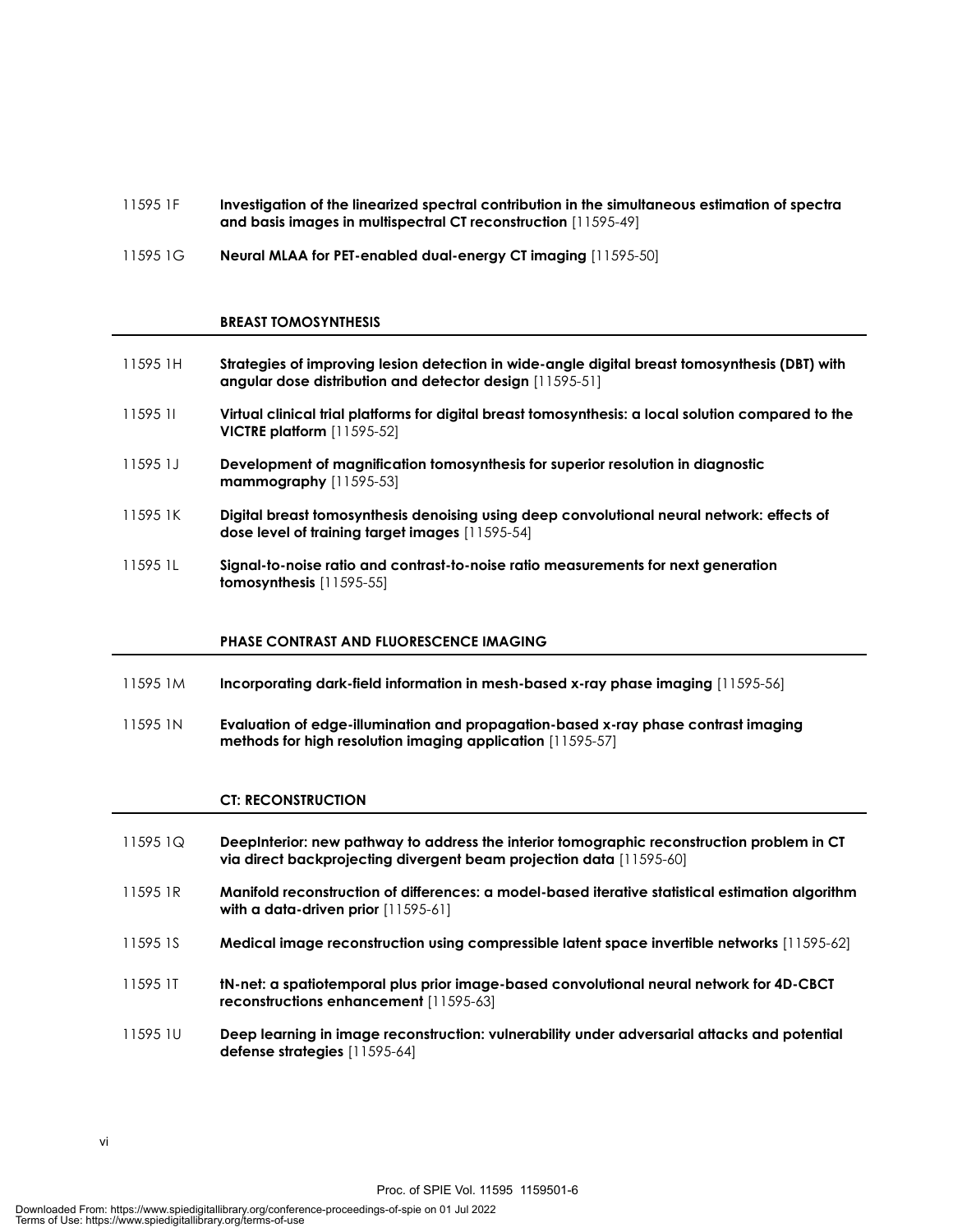- 11595 1X **Non-linear partial volume artifact reduction in spectral CT one step direct inversion reconstruction** [11595-67]
- 11595 1Y **Stability of a spectral calibration model with non-linear intensity correction for photon-counting detectors** [11595-68]
- 11595 1Z **Analytical model for pulse pileup in photon counting detectors with seminonparalyzable behavior** [11595-69]
- 11595 20 **Deep learning based spectral distortion correction and decomposition for photon counting CT using calibration provided by an energy integrated detector** [11595-70]

#### **X-RAY IMAGING: DOSIMETRY, SCATTER, AND MOTION**

- 11595 21 *i***Phantom: an automated framework in generating personalized computational phantoms for organ-based radiation dosimetry** [11595-71]
- 11595 22 **Comparison of skin dose calculated by the dose tracking system (DTS) with a beam angular correction factor and that calculated by Monte-Carlo** [11595-72]
- 11595 23 **The effect of underlying bone on the beam angular correction in calculating the skin dose of the head in neuro-interventional imaging** [11595-73]
- 11595 24 **Preliminary in-vivo imaging evaluation of patient-specific scatter-corrected digital chest tomosynthesis** [11595-74]
- 11595 25 **Image-domain cardiac motion compensation in multidirectional digital chest tomosynthesis** [11595-75]

#### **DUAL-ENERGY: OPTIMIZATION AND CLINICAL APPLICATION**

- 11595 26 **Theoretical optimization of dual-energy x-ray imaging of chronic obstructive pulmonary disease (COPD)** [11595-76]
- 11595 27 **Single-shot quantitative x-ray imaging from simultaneous scatter and dual energy measurements: a simulation study** [11595-77]
- 11595 28 **Dual energy chest x-ray for improved COVID-19 detection using a dual-layer flat-panel detector: simulation and phantom studies** [11595-78]
- 11595 29 **Assessment of reproducibility of volumetric breast density measurement using dual energy digital breast tomosynthesis** [11595-79]
- 11595 2A **Effects of x-ray scatter in quantitative dual-energy imaging using dual-layer flat panel detectors** [11595-80]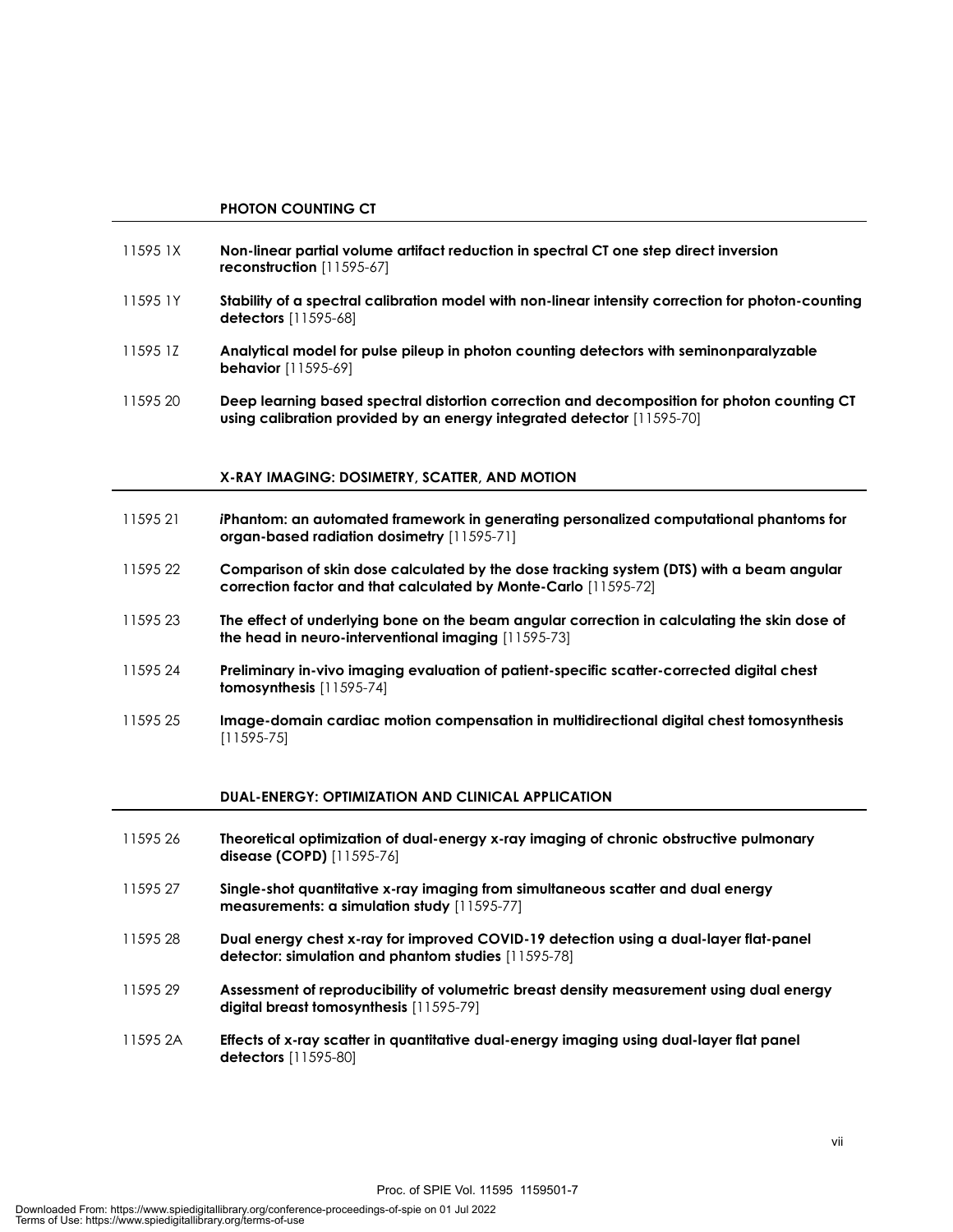11595 2B **Establishing a quality control protocol for dual-energy based contrast-enhanced digital mammography** [11595-81]

#### **POSTERS: ALGORITHM DEVELOPMENT**

- 11595 2C **Classification of round lesions in dual-energy FFDM using a convolutional neural network: simulation study** [11595-82]
- 11595 2D **Statistically adaptive filtering for low signal correction in x-ray computed tomography**  [11595-83]
- 11595 2E **Accurate reconstruction of cross-section images from limited-angular-range data in humanlimb imaging** [11595-84]
- 11595 2F **Investigation of image reconstruction for digital breast tomosynthesis imaging by use of directional TV constraint** [11595-85]
- 11595 2G **Improving presentation consistency of radiographic images using deep learning** [11595-86]
- 11595 2H **A feasibility study of data redundancy based on-line geometric calibration without dedicated phantom on Varian OBI CBCT system** [11595-87]
- 11595 2I **Effects of smartphone sensor characteristics on dermatoscopic images: a simulation study** [11595-88]
- 11595 2J **Quantifying the importance of spatial anatomical context in cadaveric, non-contrast enhanced organ segmentation** [11595-89]
- 11595 2K **A calibration method for conformal x-ray transmission imaging system** [11595-90]
- 11595 2L **A hybrid domain approach to reduce streak artifacts of sparse view CT image via convolutional neural network** [11595-91]

#### **Part Two**

#### **POSTERS: COMPUTED TOMOGRAPHY**

11595 2M **Optimization of CT angiography using physiologically-informed computational plaques, dynamic XCAT phantoms, and physics-based CT simulation** [11595-100] 11595 2N **Synthesizing high-resolution CT from low-resolution CT using self-learning** [11595-101] 11595 2O **GAN-based sinogram completion for slow triple kVp switching CT** [11595-102] 11595 2P **Estimation of in vivo noise in clinical CT images: comparison and validation of three different methods against ensemble noise gold-standard** [11595-103] 11595 2Q **Ultra-high-resolution CT and multi-resolution visualization of calcified coronary artery plaques: an ex vivo human study** [11595-104]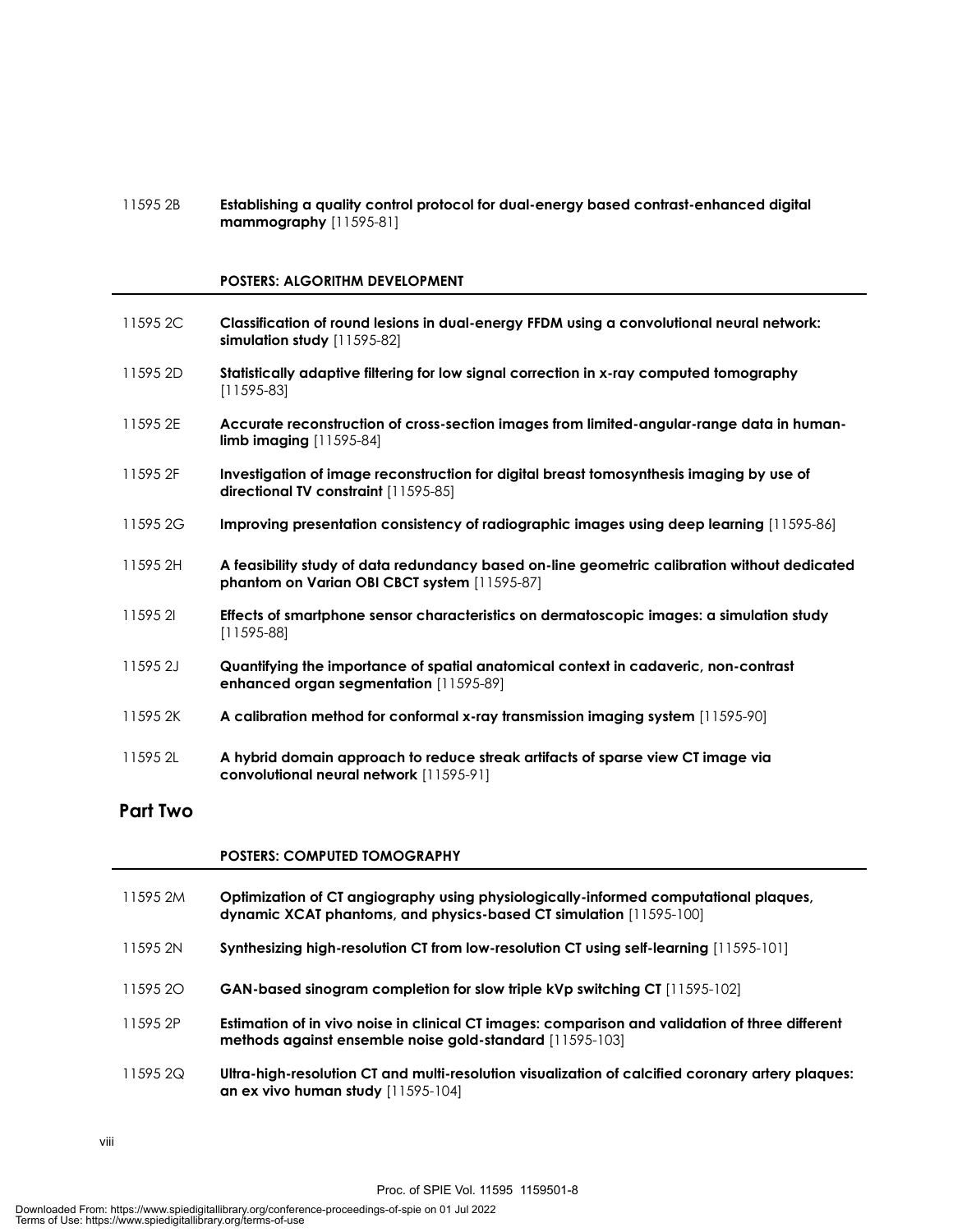| 11595 2R | Convolutional neural network based metal artifact reduction method in dental CT image<br>$[11595-105]$                                                                   |
|----------|--------------------------------------------------------------------------------------------------------------------------------------------------------------------------|
| 11595 2S | Quantitative stability with patient size, dose, and kVp in spectral detector CT for pediatric<br><b>imaging</b> [11595-106]                                              |
| 11595 2T | Assessing the condition of spectral channelization (energy binning) in photon-counting CT: a<br>singular value decomposition based approach [11595-107]                  |
| 11595 2U | Parameter-free Bayesian reconstruction for dual energy computed tomography [11595-108]                                                                                   |
| 11595 2V | Limited-angle CT reconstruction via data-driven deep neural network [11595-109]                                                                                          |
| 11595 2W | Rotating projection based localizer radiograph: attenuation calculation optimization and<br>patient automatic centering with parallel-beam projection scheme [11595-110] |
| 11595 2X | 3D VSHARP®, a general-purpose CBCT scatter correction tool that uses the linear Boltzmann<br>transport equation [11595-111]                                              |
| 11595 2Y | Dose-length-product determination on cone beam computed tomography through<br>experimental measurements and dose-area-product conversion [11595-112]                     |
| 11595 2Z | Sphere phantom approach to measure MTF of computed tomography system using<br>convolutional autoencoder network [11595-113]                                              |
| 1159530  | Automated patient-specific and organ-based image quality metrics on dual-energy CT<br>datasets for large scale studies [11595-114]                                       |
| 1159531  | Evaluation of a new low dose CBCT imaging protocol for measuring circumferential bone levels<br>around dental implants [11595-115]                                       |
| 1159532  | Stationary head CT scanner using CNT x-ray source arrays [11595-116]                                                                                                     |
| 1159533  | The impact of CT-data segmentation variation on the morphology of osteological structure<br>$[11595-117]$                                                                |
| 1159534  | Correlation of respiratory changes in lung density on dynamic chest radiographs with changes<br>in the CT value: a computational phantom study [11595-118]               |
|          |                                                                                                                                                                          |

#### **POSTERS: X-RAY IMAGING**

| 1159535 | Mobile x-ray tomography system with intelligent sensing for 3D chest imaging [11595-167]                                    |
|---------|-----------------------------------------------------------------------------------------------------------------------------|
| 1159536 | Stationary head CT with linear CNT x-ray source arrays: image quality assessment through<br><b>simulation</b> $[11595-168]$ |
| 1159538 | Investigation of the need for an x-ray scatter-reduction grid during neurointerventional<br><b>procedures</b> $[11595-170]$ |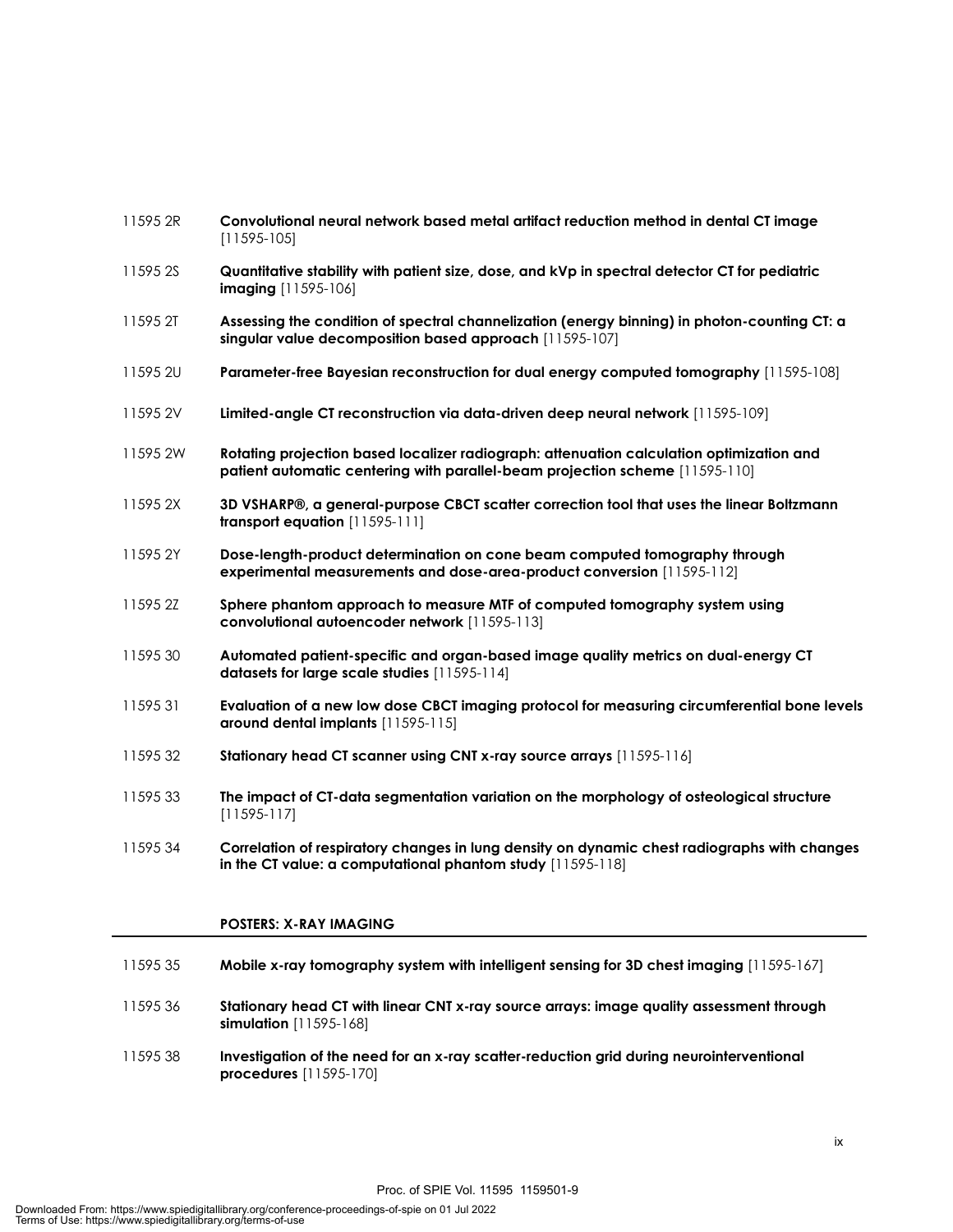| 1159539  | X-ray tube based on carbon nanotube field emitter for low dose mini C-arm fluoroscopy<br>$[11595-171]$                                                                                      |
|----------|---------------------------------------------------------------------------------------------------------------------------------------------------------------------------------------------|
| 115953B  | Stent enhancement using marker response network and focus conversion learning in x-ray<br>fluoroscopy sequences [11595-173]                                                                 |
| 11595 3C | Characterization of compact alumina vacuum sealed x-ray tube for medical imaging:<br>interpretation with simulation program [11595-174]                                                     |
| 115953D  | Theoretical comparison of the detective quantum efficiency of halide lead perovskite, cesium<br>iodide and selenium x-ray imaging detectors [11595-175]                                     |
| 115953E  | Thickness uniformity and stability of amorphous selenium films on flexible substrates for indirect<br>conversion x-ray detection [11595-176]                                                |
| 115953F  | Development of a novel algorithm to improve image quality in chest digital tomosynthesis<br>using convolutional neural network with super-resolution [11595-177]                            |
| 11595 3G | Stationary multi x-ray source system with carbon nanotube emitters for digital tomosynthesis<br>$[11595-178]$                                                                               |
| 115953H  | Estimation of lung volume changes from frontal and lateral views of dynamic chest<br>radiography using a convolutional neural network model: a computational phantom study<br>$[11595-179]$ |
| 1159531  | An automatic approach to lung region segmentation in chest x-ray images using adapted<br>U-Net architecture [11595-180]                                                                     |
| 115953J  | Development of microfocus x-ray source based on CNT emitter for intraoperative specimen<br>radiographic system [11595-181]                                                                  |
| 11595 3K | An analysis of radiomics features in lung lesions in COVID-19 [11595-182]                                                                                                                   |
| 115953L  | A parametric fitting technique for rapid determination of a skin-dose correction factor for angle<br>of beam incidence during image-guided endovascular procedures [11595-183]              |
|          | <b>POSTERS: IMAGE RECONSTRUCTION</b>                                                                                                                                                        |

- 11595 3M **Novel reconstruction algorithms that facilitate real time 4D tomosynthesis** [11595-119]
- 11595 3N **MLEM reconstruction with specific initial image for cone-beam x-ray luminescence computed tomography** [11595-120]
- 11595 3O **Quantitative texture analysis of normal and abnormal lung tissue for low dose CT reconstruction using the tissue-specific texture prior** [11595-121]
- 11595 3P **Estimation of statistical weights for model-based iterative CT reconstruction** [11595-122]
- 11595 3Q **Deep learning-based sinogram extension method for interior computed tomography**  [11595-123]
- x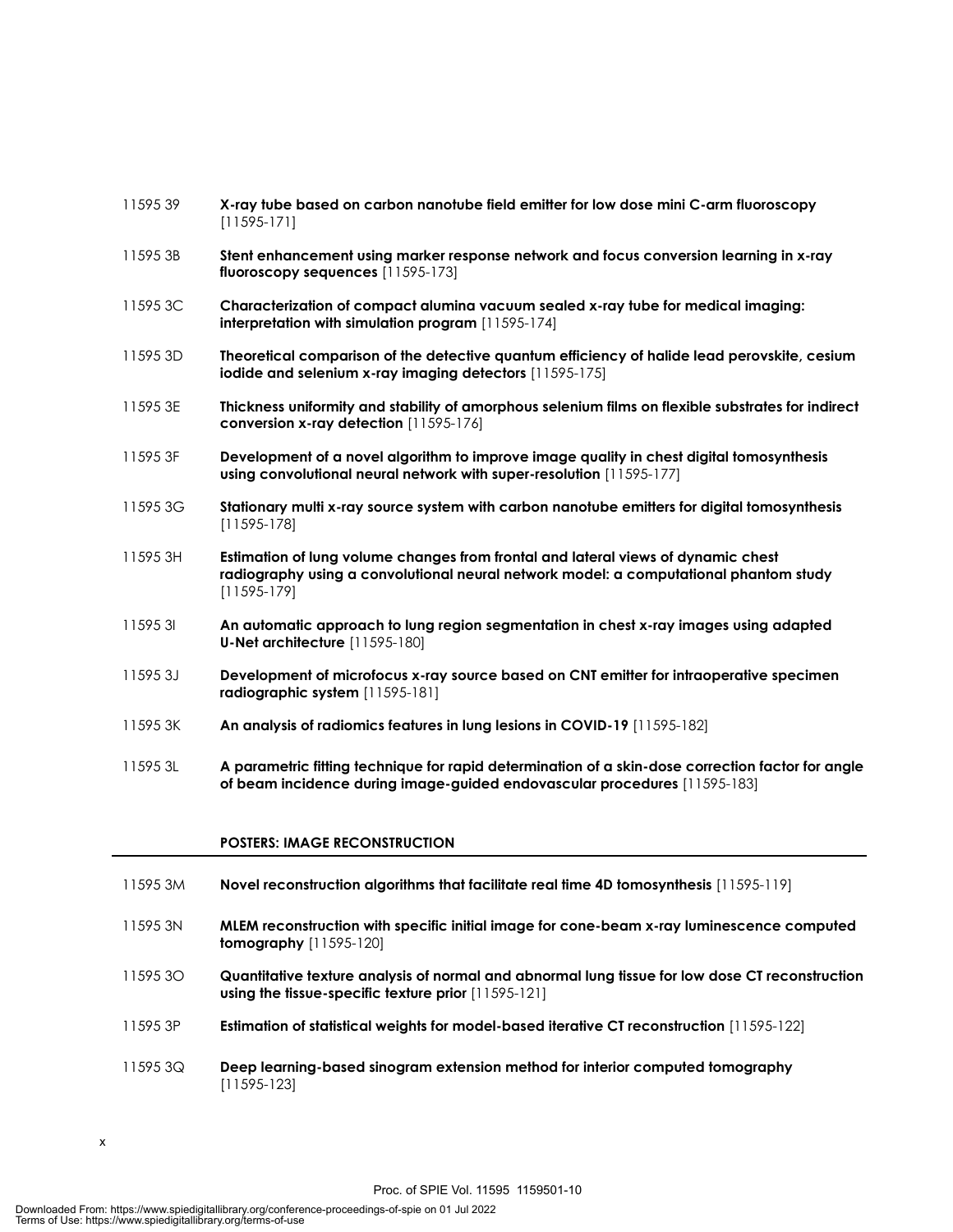- 11595 3R **Quantitative cone-beam x-ray luminescence computed tomography with 3D TV denoising based on Split Bregman method** [11595-124]
- 11595 3S **3D image reconstruction for symmetric-geometry CT with linearly distributed source and detector in a stationary configuration** [11595-125]
- 11595 3T **Deep-learning based joint estimation of dual-tracer PET image activity maps and clustering of time activity curves** [11595-126]
- 11595 3U **A new method and system for fast and accurate 3D projections in medical imaging and iterative reconstruction** [11595-127]
- 11595 3V **Model-based reconstruction algorithm for x-ray induced acoustic tomography** [11595-128]

#### **POSTERS: MACHINE LEARNING APPLIED TO IMAGING PHYSICS**

- 11595 3W **A deep learning approach to correctly identify the sequence of coincidences in cross-strip CZT detectors** [11595-137]
- 11595 3X **Learning a projection operator onto the null space of a linear imaging operator** [11595-138]
- 11595 3Y **A probabilistic conditional adversarial neural network to reduce imaging variation in radiography (Cum Laude Poster Award)** [11595-139]
- 11595 3Z **Self-supervised learning for CT deconvolution** [11595-140]
- 11595 40 **Generation of contrast-enhanced CT with residual cycle-consistent generative adversarial network (Res-CycleGAN)** [11595-141]
- 11595 42 **Investigation of the efficacy of a data-driven CT artifact correction scheme for sparse and truncated projection data for intracranial hemorrhage diagnosis** [11595-143]
- 11595 43 **Estimation of patient eye-lens dose during neuro-interventional procedures using a dense neural network (DNN)** [11595-144]
- 11595 44 **Low-dose CT denoising via CNN with an observer loss function** [11595-145]
- 11595 45 **CNN-based CT denoising with an accurate image domain noise insertion technique**  [11595-146]
- 11595 46 **A deep learning post-processing to enhance the maximum likelihood estimate of three material decomposition in photon counting spectral CT** [11595-147]
- 11595 47 **Synthetic dual energy CT imaging from single energy CT using deep attention neural network** [11595-148]
- 11595 48 **Image reconstruction from projections of digital breast tomosynthesis using deep learning** [11595-149]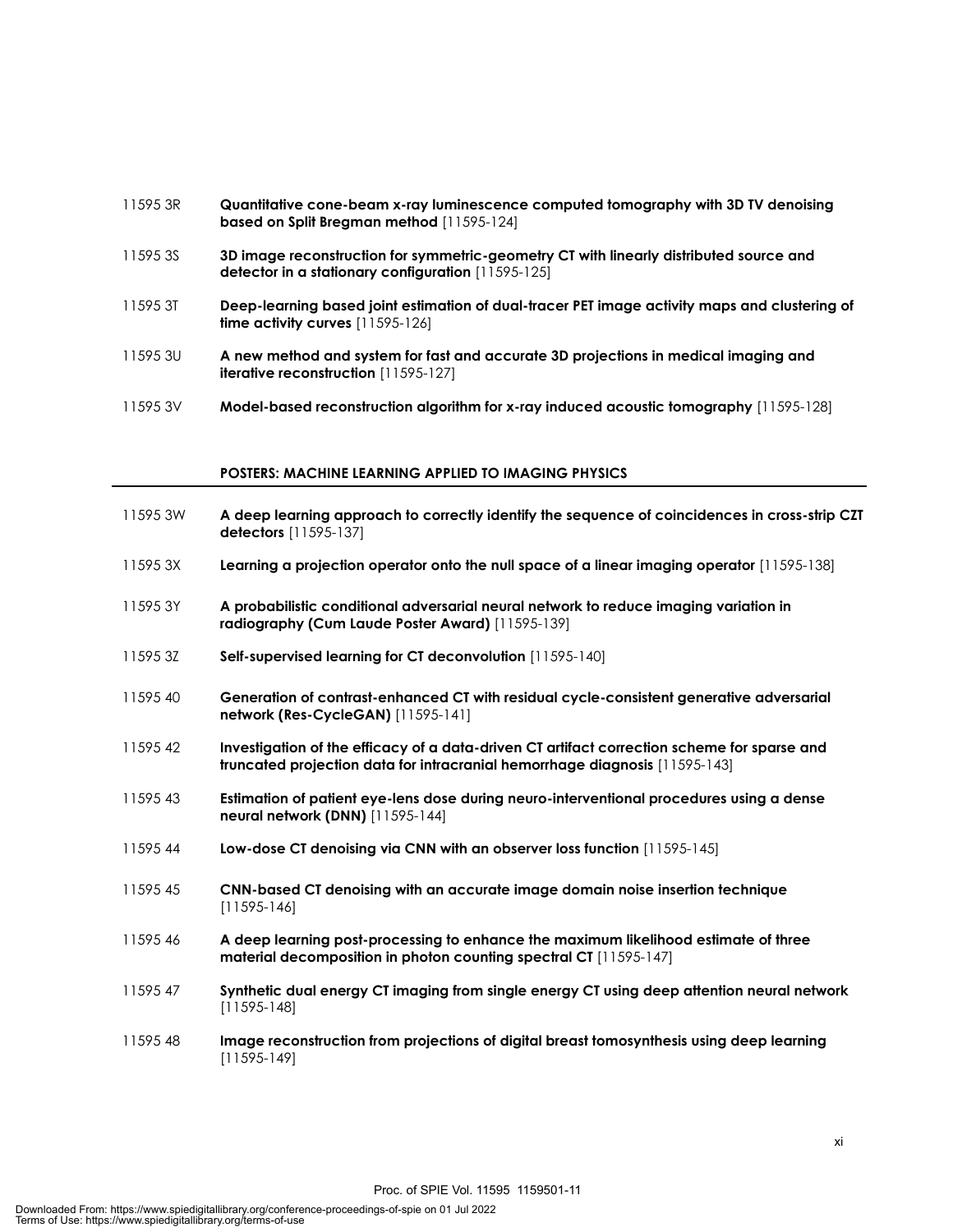| 1159549  | Transfer learning-based synthetic CT generation for MR-only proton therapy planning in<br>children with pelvic sarcomas [11595-150]                                   |
|----------|-----------------------------------------------------------------------------------------------------------------------------------------------------------------------|
| 11595 4A | PET image resolution uniformity improvements using deep learning [11595-151]                                                                                          |
| 11595 4B | Enhanced PET/MRI reconstruction via dichromatic interpolation of domain-translated zero-<br><b>dose PET</b> [11595-152]                                               |
| 11595 4C | A topological approach for the pattern analysis on chest x-ray images of COVID-19 patients<br>$[11595-153]$                                                           |
| 11595 4D | Deep learning based similarity-consistency abnormality detection (SCAD) model for<br>classification of MRI patterns of multiple myeloma (MM) infiltration [11595-154] |
| 11595 4E | Using a convolutional neural network for human recognition in a staff dose management<br>software for fluoroscopic interventional procedures [11595-155]              |
| 11595 4F | Improving proton CT beyond iterative methods with a convolutional neural network [11595-156]                                                                          |

#### **POSTERS: PHOTON COUNTING AND PHASE CONTRAST IMAGING**

| 11595 4G | Low-dose photon-counting CT with penalized-likelihood basis-image reconstruction: image<br>quality evaluation [11595-157]                    |
|----------|----------------------------------------------------------------------------------------------------------------------------------------------|
| 11595 4H | Maximum A Posteriori material decomposition for spectral photon-counting CT: application to<br>human blood iron level estimation [11595-158] |
| 1159541  | Multivariate SNR in spectral computed tomography [11595-159]                                                                                 |
| 11595 4J | <b>Theoretical comparison of energy-resolved and temporal-subtraction angiography</b> [11595-160]                                            |
| 11595 4K | An experimental evaluation of material separability in photon-counting CT [11595-161]                                                        |
| 11595 4M | Towards x-ray phase contrast tomography in clinical conditions: simulation and phase retrieval<br><b>development</b> [11595-163]             |
| 11595 4N | Tracking cells in the brain of small animals using synchrotron multi-spectral phase contrast<br><b>imaging</b> $[11595-164]$                 |
| 11595 4O | Challenges of employing a high resolution x-ray detector in a coded-aperture x-ray phase-<br>contrast imaging system [11595-165]             |
| 11595 4P | Quantitative phase retrieval simulation for mesh-based x-ray phase imaging systems<br>$[11595-166]$                                          |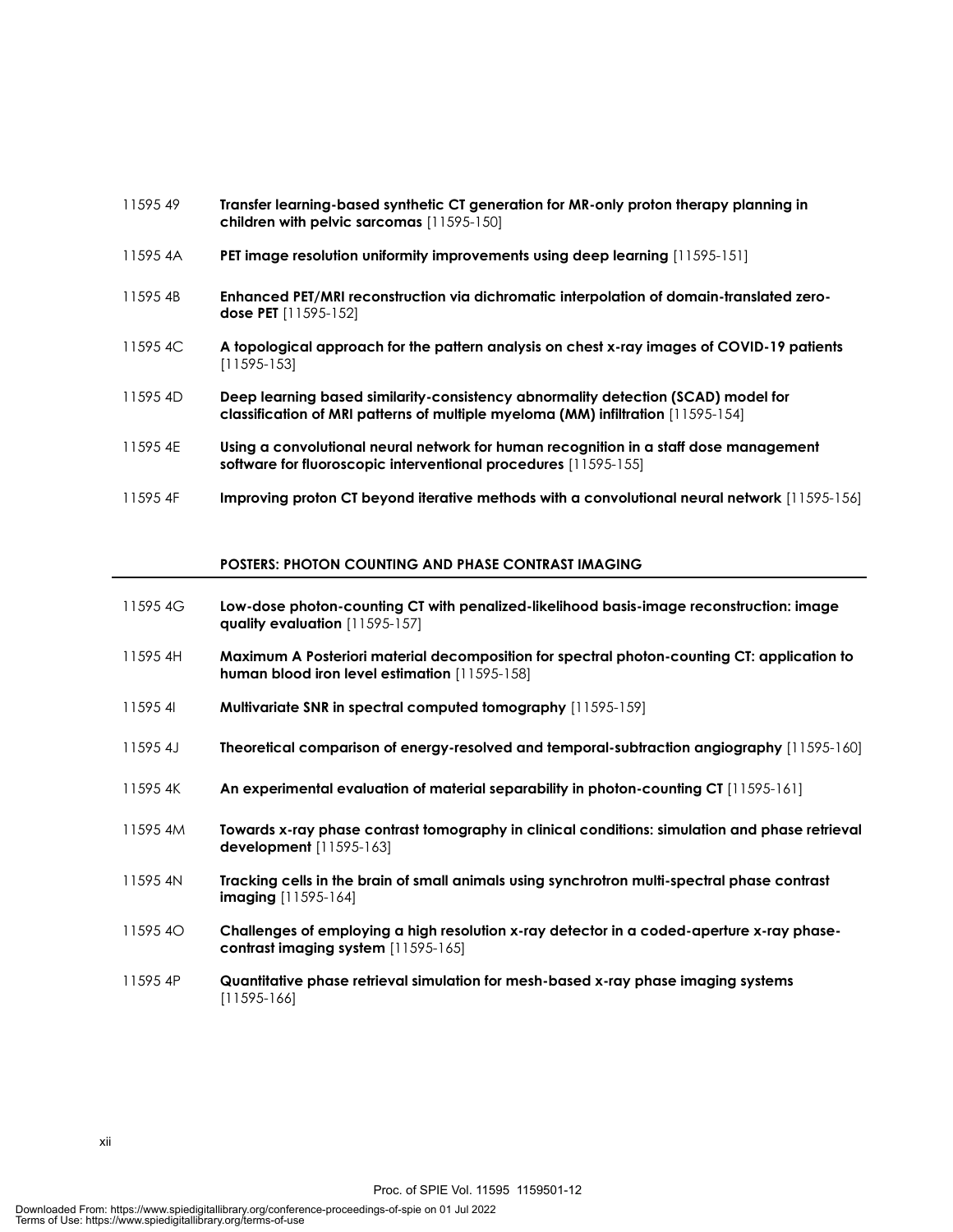#### **POSTERS: BREAST IMAGING**

| 115954Q  | Assessment of a tumour growth model for virtual clinical trials of breast cancer screening<br>$[11595-92]$                                    |
|----------|-----------------------------------------------------------------------------------------------------------------------------------------------|
| 11595 4R | Iterative method to achieve noise variance stabilization in single raw digital breast<br><b>tomosynthesis</b> $[11595-93]$                    |
| 11595 4S | Computational model of tumor growth for in silico trials [11595-94]                                                                           |
| 11595 4T | Accuracy and precision of a structured light scanning system for acquiring 3D information of<br>the breast under compression $[11595-95]$     |
| 11595 4U | Clinical study for evaluation of an inflatable air cushion to reduce patient discomfort during<br><b>tomosynthesis compression</b> [11595-96] |
| 11595 4V | Next generation tomosynthesis image acquisition optimization for dedicated PET-DBT<br>attenuation corrections [11595-97]                      |
| 11595 4W | Analysis of digital breast tomosynthesis acquisition geometries in sampling Fourier space<br>$[11595-98]$                                     |
| 11595 4X | Realism of mammography fissue patches simulated using Perlin noise: a forced choice reading<br>study $[11595-99]$                             |

#### **POSTERS: IMAGING METHOD**

- 11595 4Y **Estimation of the dynamic volume of each lung via rapid limited-slice dynamic MRI** [11595-129]
- 11595 4Z **Internal layer illumination method and apparatus for medical imaging by multiple beam interference** [11595-130]
- 11595 50 **Electrode displacement elastography for differentiating metastatic liver cancer microwave ablation procedures** [11595-131]
- 11595 51 **Proton imaging with machine learning** [11595-132]
- 11595 52 **Ring artifact and non-uniformity correction method for improving XACT imaging** [11595-133]
- 11595 53 **Thermal interpretation procedure for the adjunct detection of thyroid pathologies** [11595-134]
- 11595 54 **Realistic head modeling of electromagnetic brain activity: an integrated Brainstorm-DUNEuro pipeline from MRI data to the FEM solutions** [11595-135]

Proc. of SPIE Vol. 11595 1159501-13

11595 55 **Modified sensitivity, noise equivalent count rate performance, and scatter fraction measurements of asymmetrical and dedicated brain positron emission tomographs**  [11595-136]